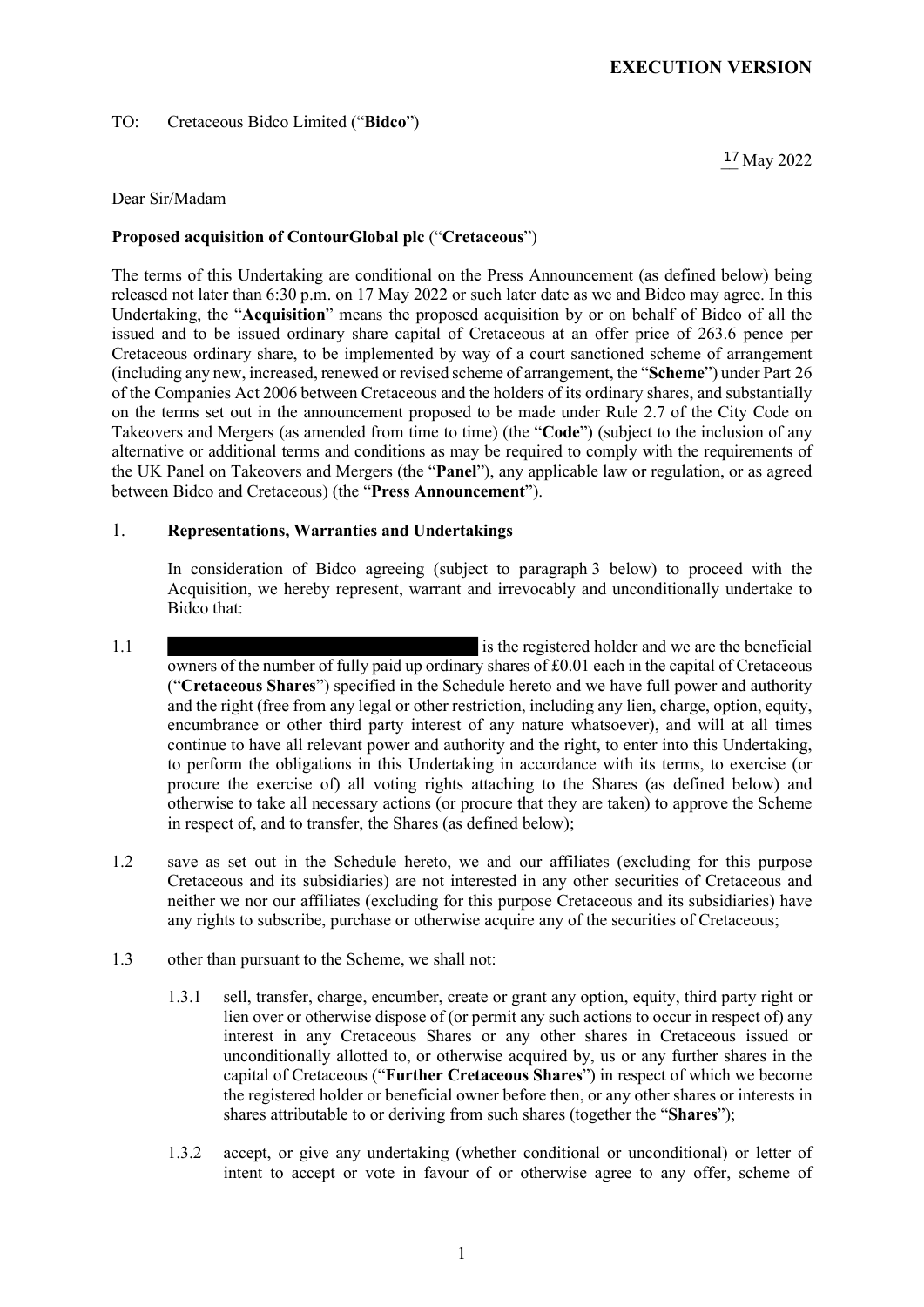arrangement, merger or other business combination made or proposed to be made in respect of securities in Cretaceous by any person other than Bidco;

- 1.3.3 purchase or acquire or otherwise deal or undertake any dealing in any Cretaceous Shares, Further Cretaceous Shares or other relevant securities of Cretaceous (or any interest therein) without prior confirmation from the Panel that we are not deemed to be acting in concert with Bidco in connection with the Acquisition; or
- 1.3.4 vote in favour of any resolution to approve any transaction or other corporate action which is proposed in competition with or which might otherwise frustrate, impede or delay the Acquisition;
- 1.4 we accept and agree to the terms of the Scheme and hereby irrevocably undertake to Bidco to:
	- 1.4.1 exercise, or procure the exercise of, all voting rights attaching to the Shares to vote in favour of all resolutions to approve the Scheme, and any related matters (including any proposed amendments to the Cretaceous articles of association), proposed at any general or class meeting ("General Meeting") and Court-convened meeting ("Court Meeting") of Cretaceous to be convened and held in connection with the Scheme, or at any adjournment of any such meeting;
	- 1.4.2 after the despatch of the scheme document setting out the terms and conditions of the Scheme (the "Scheme Document") to the Company's shareholders (and without prejudice to our right to attend and vote in person at the Court Meeting and the GM in accordance with paragraph 1.4.1 above): (i) execute or submit (or procure the execution or submission of) all relevant forms of proxy or CREST proxy instruction in respect of all of the Shares validly appointing any person nominated by Bidco to attend and vote at any General Meeting or Court Meeting (or any adjournment thereof) in respect of the resolutions to approve the Scheme and any related matters; and (ii) lodge (or procure the lodgement of) such executed forms of proxy or CREST proxy instruction by 1.00 p.m. on the fifth business day after Cretaceous publishes the Scheme Document to Cretaceous shareholders (or, in respect of Further Cretaceous Shares, by 1.00 p.m. on the date which is the third business day after acquiring an interest in such shares, if later);
	- 1.4.3 not revoke or amend any proxy submitted in accordance with paragraph 1.4.2, either in writing or by attendance at any General Meeting or Court Meeting (or any adjournment thereof) or otherwise; and
	- 1.4.4 execute (or procure the execution of) all such documents or do (or procure the doing of) such acts and things as may be necessary or desirable to be executed or done by us for the purposes of giving effect to the Scheme, promptly following your request;
- 1.5 Bidco will acquire the Shares pursuant to the Scheme which shall provide for the transfer of such shares to Bidco, free from any lien, charge, option, equity, encumbrance or other third party interest of any nature whatsoever and together with all rights of any nature attaching or accruing to them, including the right to all dividends or other distributions (if any) declared, made or paid after the date of the Press Announcement (other than as set out in the Press Announcement);
- 1.6 to the extent within our control (or the control of our affiliates):
	- 1.6.1 we shall not exercise any of the voting rights attached to the Shares (or shall procure that none of the voting rights attached to the Shares are exercised) at the Court Meeting or the General Meeting other than in accordance with this Undertaking;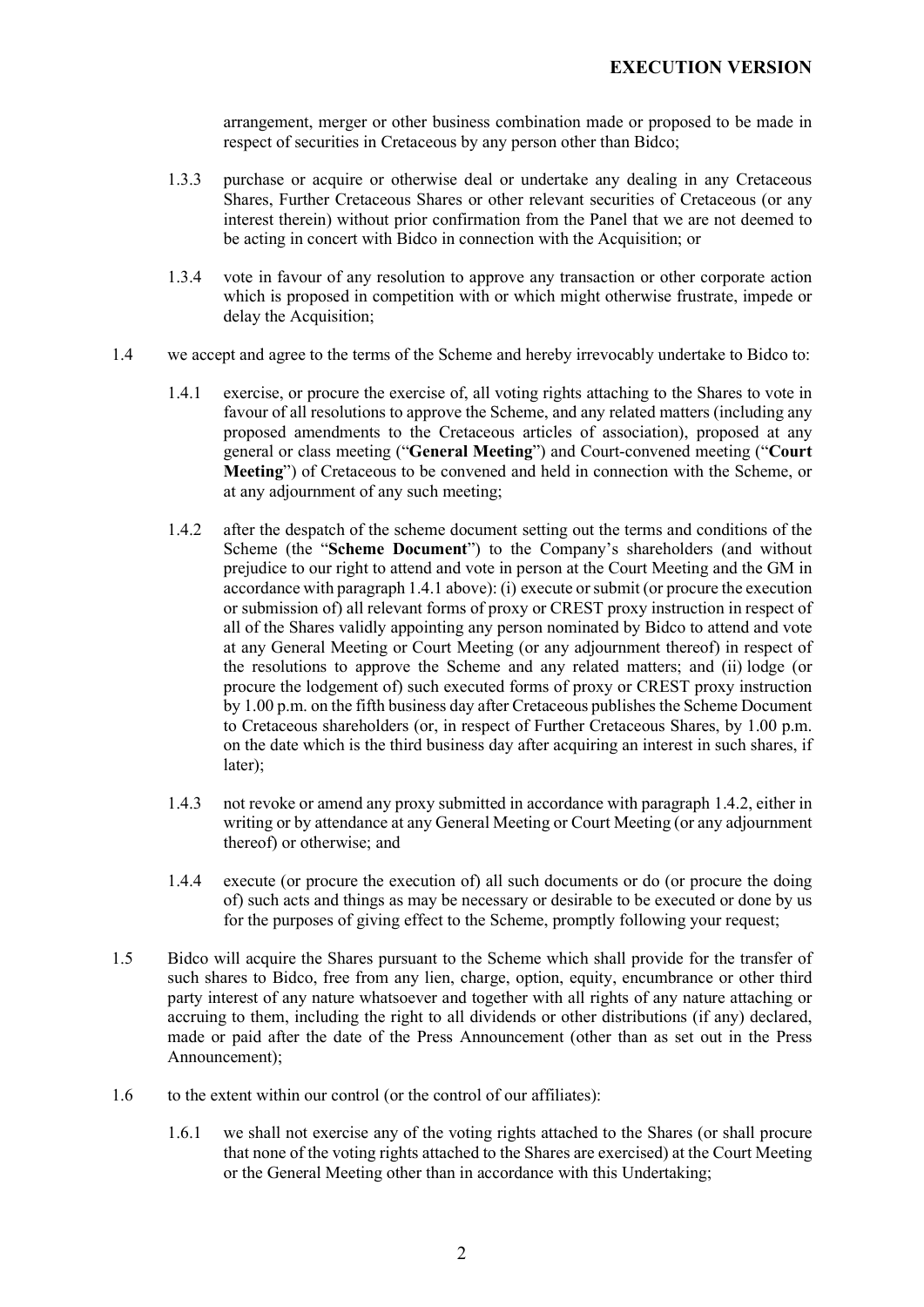- 1.6.2 we shall otherwise exercise (or procure the exercise of) the voting rights attached to the Shares on any resolution which would assist implementation of the Scheme if it were passed or rejected at a general, class, or other meeting of Cretaceous shareholders (a "Resolution") only in accordance with Bidco's directions:
- 1.6.3 we shall requisition or join in the requisition of any general or class meeting of Cretaceous shareholders for the purpose of considering any such Resolution and require Cretaceous to give notice of such Resolution, in each case, only in accordance with Bidco's directions;
- 1.6.4 we shall exercise (or procure the exercise of) the voting rights attached to the Shares against any resolution which (i) might prevent or delay implementation of the Scheme; or (ii) purports to approve or give effect to (and we will not agree to be bound by) a proposal by a person other than Bidco, to acquire (or have issued to it) Cretaceous Shares (whether by way of scheme of arrangement or otherwise) or any assets of Cretaceous;
- 1.6.5 for the purposes of this paragraph 1.6, we shall execute (or procure the execution of) any form of proxy required by Bidco appointing any person nominated by Bidco to attend and vote at the relevant meeting (or any adjournment thereof); and
- 1.6.6 we shall not make any offer to acquire the whole or any part of the issued share capital of Cretaceous nor permit any company in which we directly or indirectly have any interest to make such an offer;
- 1.7 the execution and delivery of, and our performance of our obligations under, this Undertaking will not result in a breach of, or constitute a default under:
	- 1.7.1 any provision of our constitutional documents; or
	- 1.7.2 any instrument to which we are a party or by which we are bound.

# 2. Consents

We agree to:

- 2.1 promptly inform you of all information you may require in order to comply with the requirements of the Code, the Panel, the Court or of other applicable laws or regulations and promptly notify you in writing of any material change in the accuracy or import of any such information and consent to the public disclosure of such information;
- 2.2 the issue of the Press Announcement (or any other announcement required to be made in connection with the Acquisition which commences an offer period) with references to us and to particulars of this Undertaking included;
- 2.3 particulars of this Undertaking being set out in any other announcement or document issued in connection with the Acquisition and in the Scheme Document; and
- 2.4 this Undertaking being available for inspection during the offer (and any related competition reference period) in accordance with Rule 26.2 of the Code and as required by applicable law and regulations.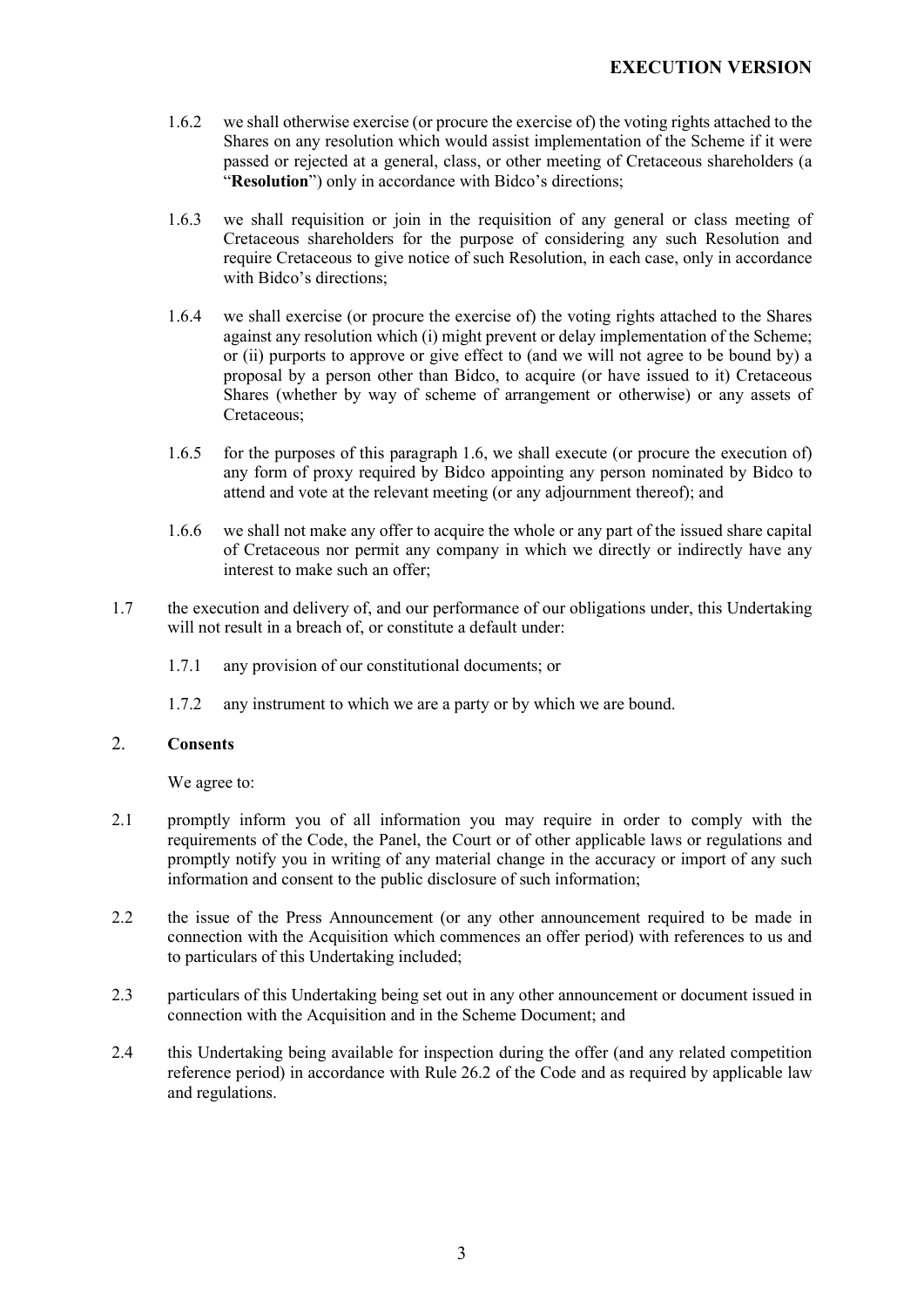## 3. Announcing and Making the Offer

We acknowledge that the release of the Press Announcement is at Bidco's absolute discretion. For the avoidance of doubt, nothing in this Undertaking shall oblige Bidco to announce or proceed with the Scheme or the Acquisition.

## 4. Lapse of Undertaking

- 4.1 All of our obligations pursuant to this Undertaking will lapse and cease to have effect on the earlier of the following occurrences:
	- 4.1.1 the Scheme lapses or is withdrawn in accordance with its terms and Bidco publicly confirms that it does not intend to proceed with the Acquisition or to implement the Acquisition by way of a takeover offer (as such term is defined in section 974 of the Companies Act 2006 (an "Offer") or otherwise); or
	- 4.1.2 the Scheme has not become effective by 11:59 p.m. on 17 February 2023 (or such later time or date as agreed between Bidco and Cretaceous, with the approval of the Court and/or the Panel if required).
- 4.2 If the obligations in this Undertaking lapse, we shall have no claim against Bidco and Bidco shall not have any claim against us other than in respect of any prior breach of any of the terms of this Undertaking.
- 4.3 On termination of this Undertaking we shall have no claim against Bidco and Bidco shall have no claim against us, save in respect of any prior breach thereof.

## 5. Takeover Bid or Scheme of Arrangement

- 5.1 We note that Bidco reserves the right to implement the Acquisition by way of an Offer, whether or not such Offer is recommended, and whether or not the Scheme is first announced. In the event that it is so implemented, we confirm and agree that this Undertaking shall continue to be binding *mutatis mutandis* in respect of the Shares and all references to the Scheme shall, where the context permits, be read as references to the Offer (or to both the Scheme and the Offer, as appropriate). Notwithstanding the generality of the foregoing, references in this Undertaking:
	- 5.1.1 to voting in favour of the Scheme and voting in favour of the resolutions to be proposed at the Court Meeting and/or the General Meeting shall be read and construed as references to accepting the Offer, which acceptances in such circumstances shall be tendered within five business days of publication of the formal document containing the Offer (the "Offer Document") to Cretaceous shareholders and even if the terms of the Offer give accepting shareholders the right to withdraw acceptances, we shall not withdraw any acceptances in respect of the Shares (and we shall procure that any such acceptances in respect of the Shares are not withdrawn). We further undertake, if so required by Bidco, to execute (or procure the execution of) all such other documents or do (or procure the doing of) such other acts as may be necessary or desirable for the purpose of giving Bidco the full benefit of our undertakings;
	- 5.1.2 to the Scheme becoming effective shall be read as references to the Offer becoming unconditional in all respects; and references to the Scheme lapsing or being withdrawn shall be read as references to the closing or lapsing of the Offer;
	- 5.1.3 to the Scheme Document shall be read as references to the Offer Document; and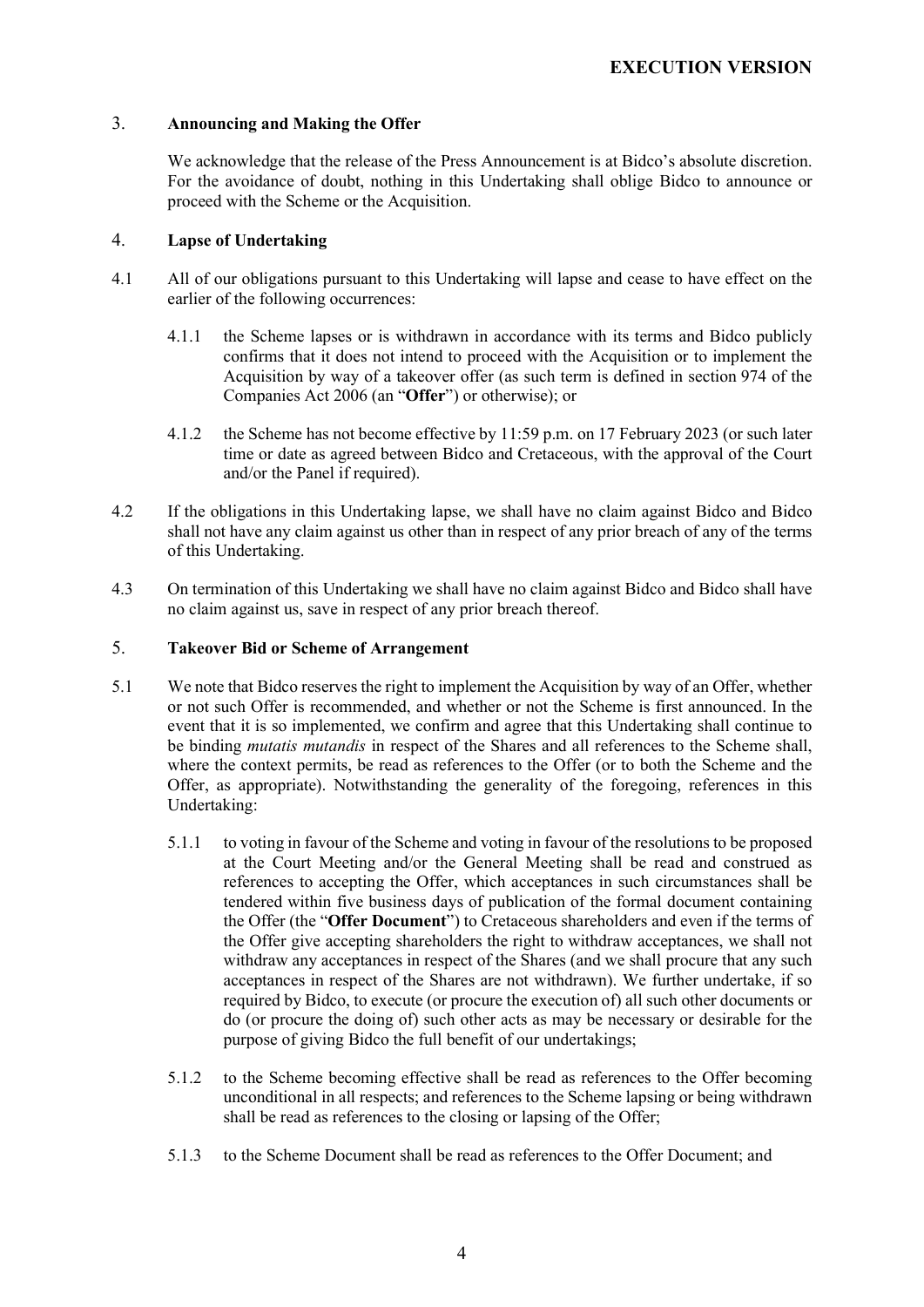- 5.1.4 to an Offer shall include any new, increased, renewed or revised offer.
- 5.2 The Shares shall be transferred to you pursuant to the terms of the Offer fully paid and free from all liens, charges, options, equities, encumbrances or other third party interests of any nature whatsoever and together with all rights of any nature attaching or accruing to them, including the right to all dividends or other distributions (if any) declared, made or paid after the date of the Press Announcement (other than as set out in the Press Announcement).

### 6. Other

- 6.1 Any time, date or period referred to in this Undertaking may be extended by mutual agreement but as regards any time, date and period originally fixed or as extended, time shall be of the essence.
- 6.2 In the event that the Scheme is modified or amended pursuant to the requirements of, or with the approval of, the Court and in accordance with the terms of the Scheme, we confirm and agree that this Undertaking shall continue to be binding mutatis mutandis in respect of the Shares.
- 6.3 We agree that damages would not be an adequate remedy for breach of this Undertaking and, accordingly, Bidco shall be entitled to the remedies of specific performance, injunction or other equitable remedies.
- 6.4 The ejusdem generis principle of construction shall not apply to this Undertaking. Any phrase introduced by the terms "other", "including", "include" and "in particular" or any similar expression shall be construed as illustrative and shall not limit the sense of the words following or preceding those terms.
- 6.5 In this Undertaking, references to:
	- 6.5.1 "Acquisition" shall include any new, increased, renewed or revised acquisition proposals for Cretaceous made by or on behalf of Bidco howsoever implemented;
	- 6.5.2 "business day", "dealing" and "offer period" shall be interpreted in accordance with the Code as from time to time amended and interpreted by the Panel;
	- 6.5.3 being "interested in" or having "interests in" shares or securities shall be construed in accordance with the Code as from time to time amended and interpreted by the Panel and Part 22 of the Companies Act 2006; and
	- 6.5.4 "relevant securities" shall be construed in accordance with the Code as from time to time amended and interpreted by the Panel.

### 7. Process Agent

We hereby irrevocably appoint Hackwood Secretaries Limited of One Silk Street, London, EC2Y 8HQ as agent to accept service of documents in connection with proceedings in England and Wales in any legal action or proceedings arising out of or in connection with this Agreement, service upon whom shall be deemed completed whether or not forwarded to or received by us.

# 8. Governing Law and Jurisdiction

This Undertaking and all non-contractual obligations arising from or in connection with this Undertaking are governed by and construed in accordance with English law. We submit to the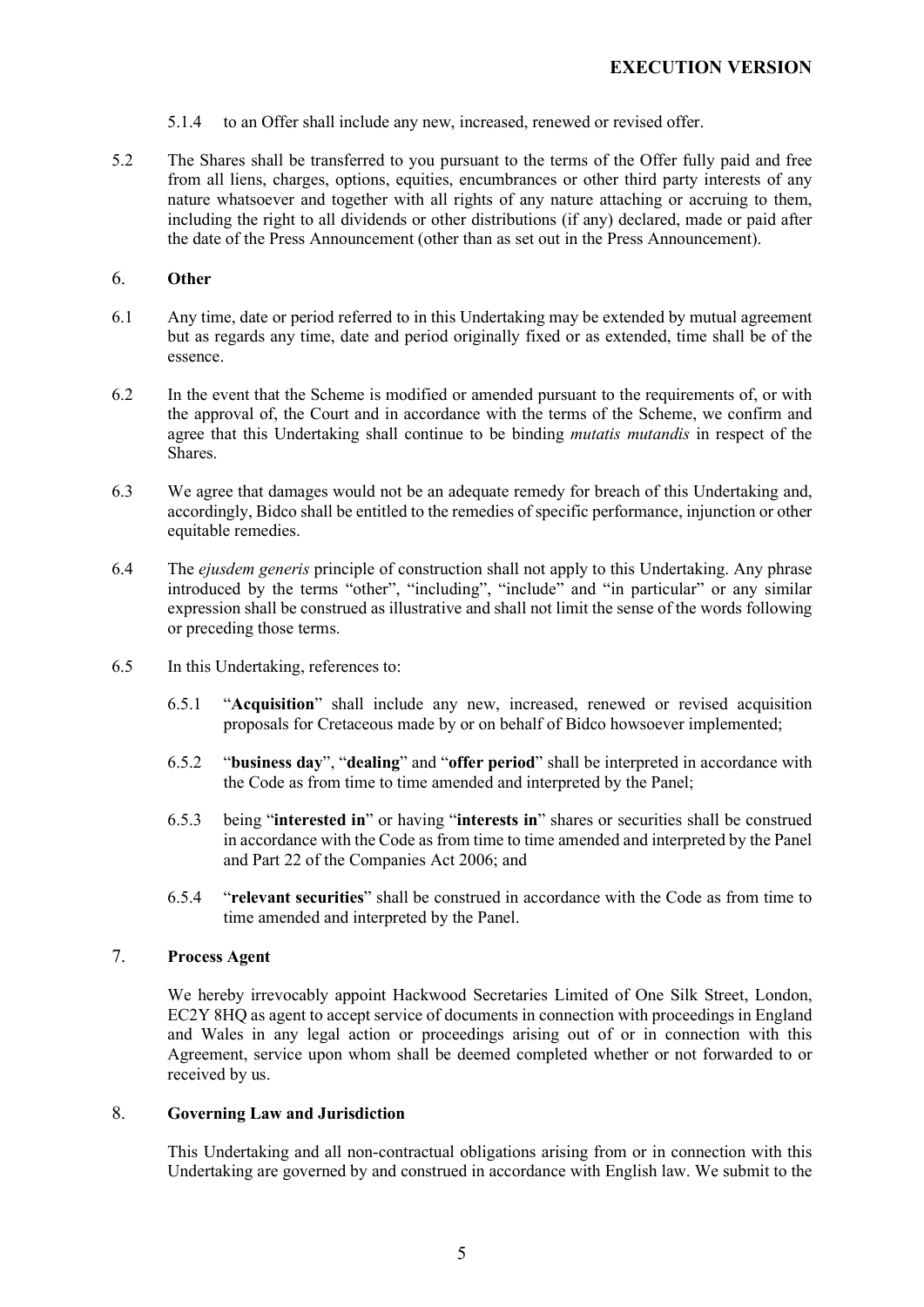exclusive jurisdiction of the English courts to settle any dispute arising from or connected with this Undertaking (a "Dispute") (including a dispute regarding the existence, validity or termination of this Undertaking or relating to any non-contractual or other obligation arising out of or in connection with this Undertaking or its formation). We agree that the English courts are the most appropriate and convenient courts to settle any Dispute and accordingly, will not argue to the contrary. We agree that the documents which start any proceedings relating to a Dispute ("Proceedings") and any other documents required to be served in relation to those Proceedings may be served on Hackwood Secretaries Limited of One Silk Street, London, EC2Y 8HQ, on our behalf. These documents may be served in any manner allowed by law.